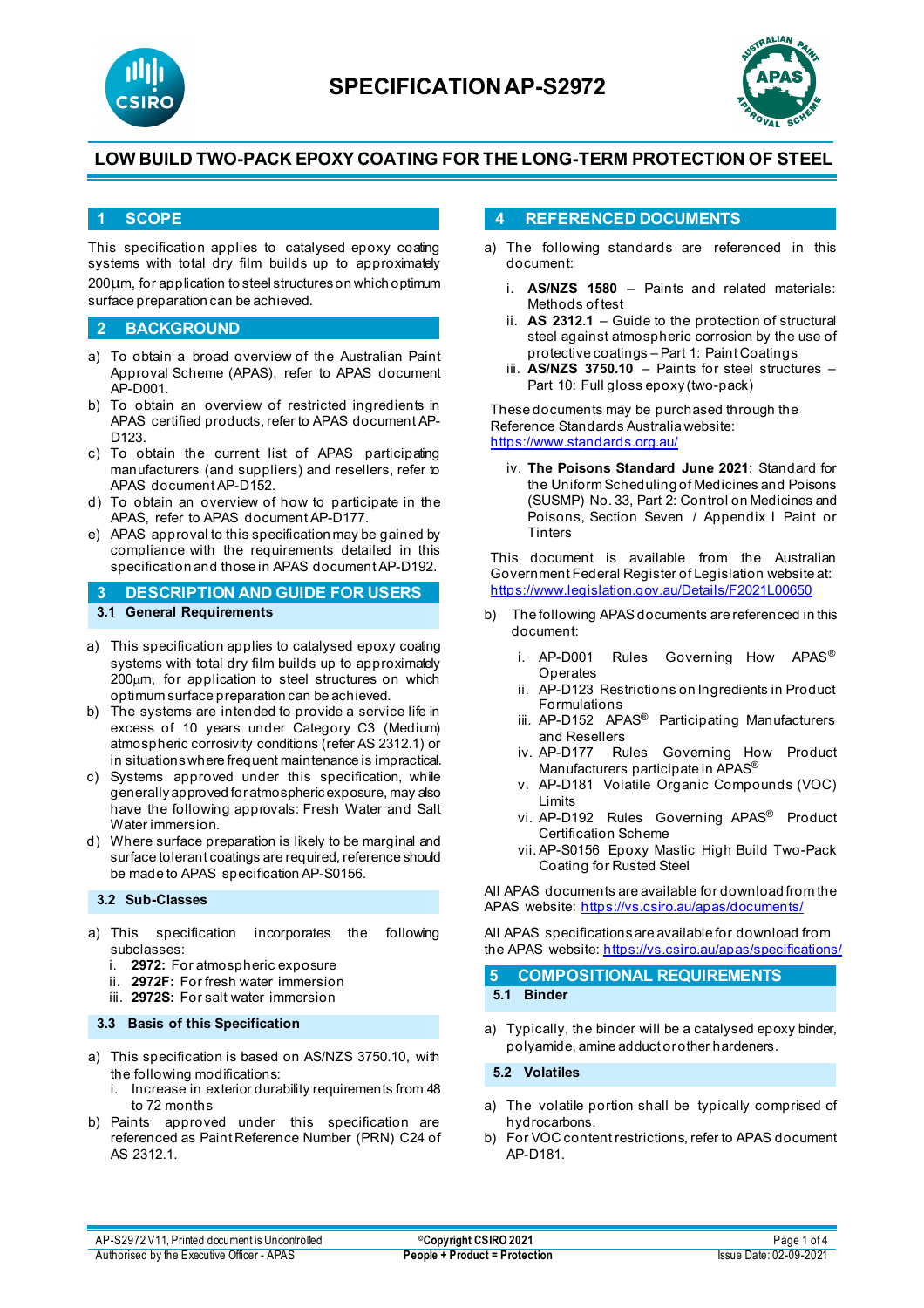



#### **5.3 Pigmentation**

a) The pigmentation shall be chosen to impart the properties detailed in clause 7, Table 1 below.

#### **5.4 Colour**

- a) Products approved under this specification are normally available in a limited range of colours.
- b) The early chalking and loss of gloss characteristic of epoxies on exterior exposure may detract from the decorative properties but not from the protective properties of the product.

**6 PRODUCT APPROVAL REQUIREMENTS 6.1 General Requirements**

a) The product and its application for approval shall comply with the relevant requirements of APAS document AP-D192 during the life of the approval.

#### **6.2 Technical Requirements**

a) The product shall comply with **all** the requirements of clause 7, Table 1 below.

#### **6.3 Health and Safety Requirements**

- a) The manufacturer's Safety Data Sheet (SDS) must be studied closely prior to using the product and complied with during use of the product.
- b) As products covered by this specification principally contain solvents, the paint is considered flammable and should be stored away from all sources of heat or ignition
- c) Containers should be resealed immediately after use and good ventilation provided during use to minimise the risk of fire or explosion and the long-term toxic effects of absorption of the vapour into the lungs.
- d) Care should be taken to avoid contact with the skin using protective clothing and barrier cream. All pumping equipment should be adequately earthed. It is anticipated that most of these products would be applied by operators in well ventilated spray booths or in the field by operators with adequate safety equipment.
- e) Products intended for sale in Australia shall comply with all the requirements of the SUSMP. Products intended for sale in other countries shall comply with all local WHS and environmental requirements.
- f) The product shall comply with all requirements of clause 6.3 and 6.4 of APAS document AP-D192.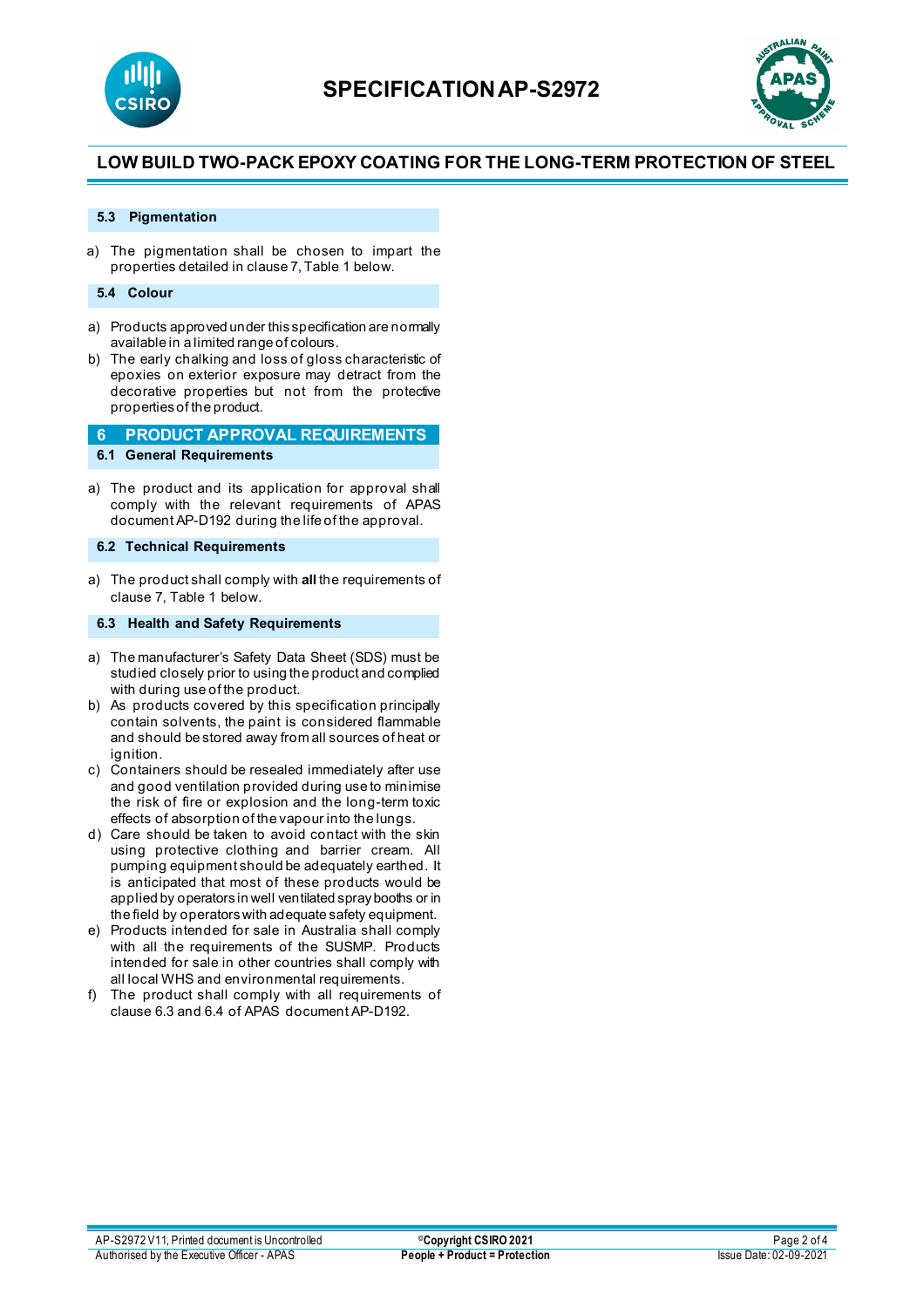



# **7 TABLE 1: PERFORMANCE PROPERTIES**

| <b>TEST</b>                                     | <b>AS/NZS</b><br>1580<br><b>METHOD</b>             | <b>REQUIREMENTS</b>                                                                                                                                                                                                                        |
|-------------------------------------------------|----------------------------------------------------|--------------------------------------------------------------------------------------------------------------------------------------------------------------------------------------------------------------------------------------------|
| <b>General Requirements</b>                     | <b>AS/NZS</b><br>3750.10                           | Shall comply with all the requirements of clause 2 Materials<br>Requirements, with the exception of clause 2.5.10 where 48 months<br>shall be replaced by 72 months as detailed below.                                                     |
|                                                 |                                                    | All results shall be reported.                                                                                                                                                                                                             |
|                                                 |                                                    | <b>NOTE:</b> Other tests listed below are in addition to these requirements.                                                                                                                                                               |
| Non-volatile Content by Volume                  | 301.2                                              | Minimum 50%.                                                                                                                                                                                                                               |
| Thinning or Mixing Properties                   | 208.1                                              | Using 10% of manufacturers recommended thinner, there shall be no<br>signs of incompatibility.                                                                                                                                             |
| Viscosity                                       | 214.x                                              | State method and record results.                                                                                                                                                                                                           |
| Application of Aged Sample                      | <b>AS/NZS</b><br>3750.10                           | A sample of the product which has been stored at routine conditions<br>for 12 months shall produce a uniform finish typical of the product<br>type when applied by spray. The sprayed film shall still comply with<br>the requirements of: |
|                                                 | 2.5.1<br>2.5.2<br>2.5.3                            | Surface Dry Time:<br>$<$ 3 hours<br>Hard Dry Time:<br>$<$ 18 hours<br><b>Curing Properties:</b><br>$> 1.5$ kg                                                                                                                              |
| <b>APAS</b><br><b>VOC Content</b><br>AP-D181    |                                                    | Refer to APAS document AP-D181 for method and limits.                                                                                                                                                                                      |
|                                                 |                                                    | If the APAS specification is not listed on AP-D181, a declaration of<br>VOC content is still required.                                                                                                                                     |
| Resistance to Natural Weathering                | <b>AS/NZS</b><br>3750.10<br>clause 2.5.10          | After 72 months exposure at all 3 exterior atmospheric exposure sites<br>(listed in APAS document AP-D192, clause 12), the coating shall<br>show no integrity failure i.e. at the end of 6 years, the ratings shall be:                    |
|                                                 | 457.1 (Cat 1)                                      |                                                                                                                                                                                                                                            |
|                                                 | 481.1.7<br>481.1.8<br>481.1.9<br>481.1.10<br>481.3 | Checking<br>0<br>Cracking<br>0<br><b>Blistering</b><br>0<br>Flaking and Peeling<br>0<br>Corrosion<br>0                                                                                                                                     |
| Resistance to Immersion<br>2972F and 2972S only |                                                    | After 72 months immersion at the site appropriate to the approval<br>application (listed in APAS document AP-D192, clause 12), the<br>ratings for the coating shall be:                                                                    |
|                                                 | 481.1.7<br>481.1.8<br>481.1.9<br>481.1.10<br>481.3 | Checking<br>0<br>Cracking<br>0<br><b>Blistering</b><br>0<br>Flaking and Peeling<br>0<br>Corrosion<br>1                                                                                                                                     |